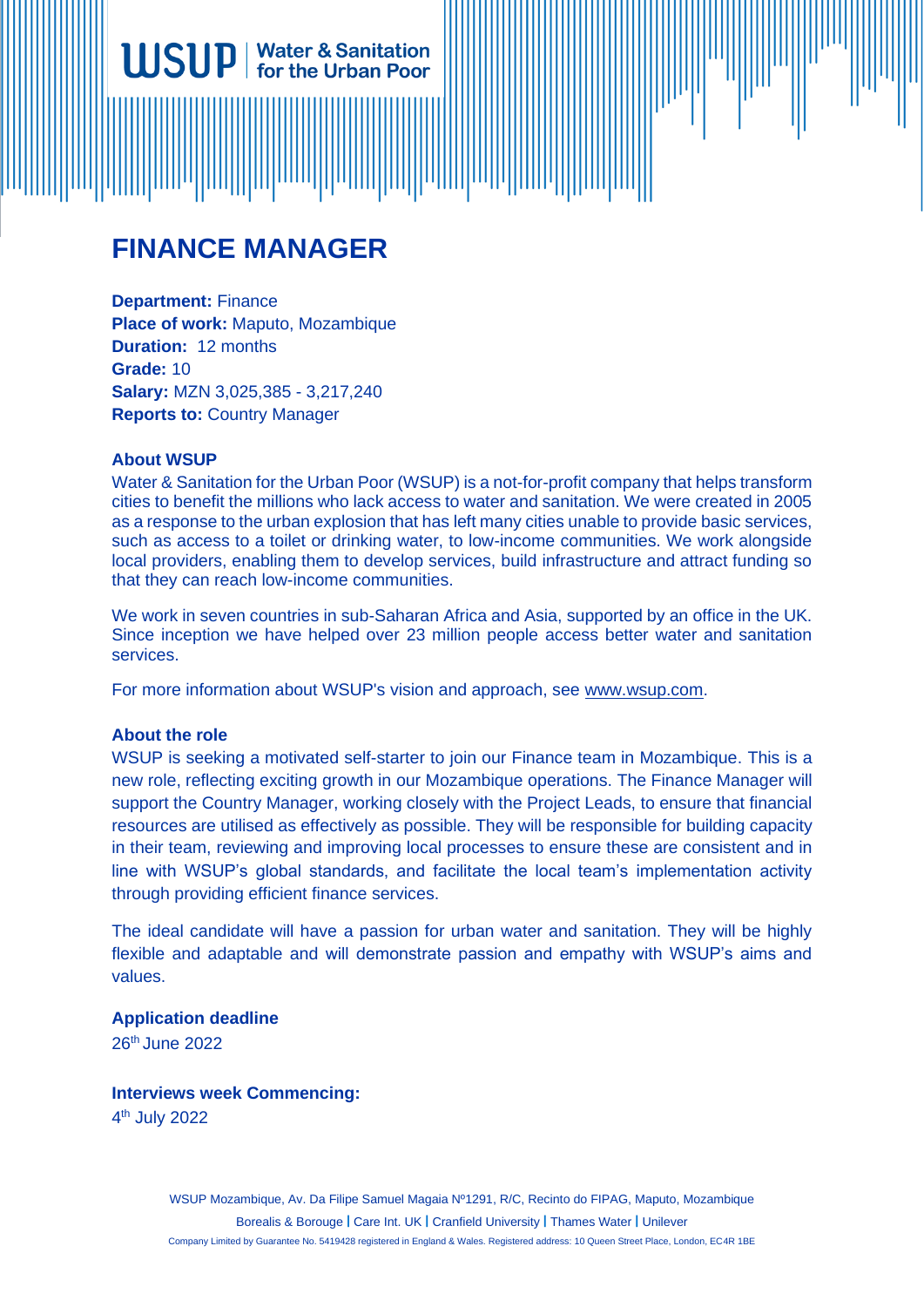The full description can be downloaded from our website:<https://www.wsup.com/vacancies/>

To apply for this position, you should upload your resume and cover letter on the link above.

**Please note:** This job is based in Mozambique. **Applicants must have a Mozambican passport at the time of application.** Please do not apply if this is not the case.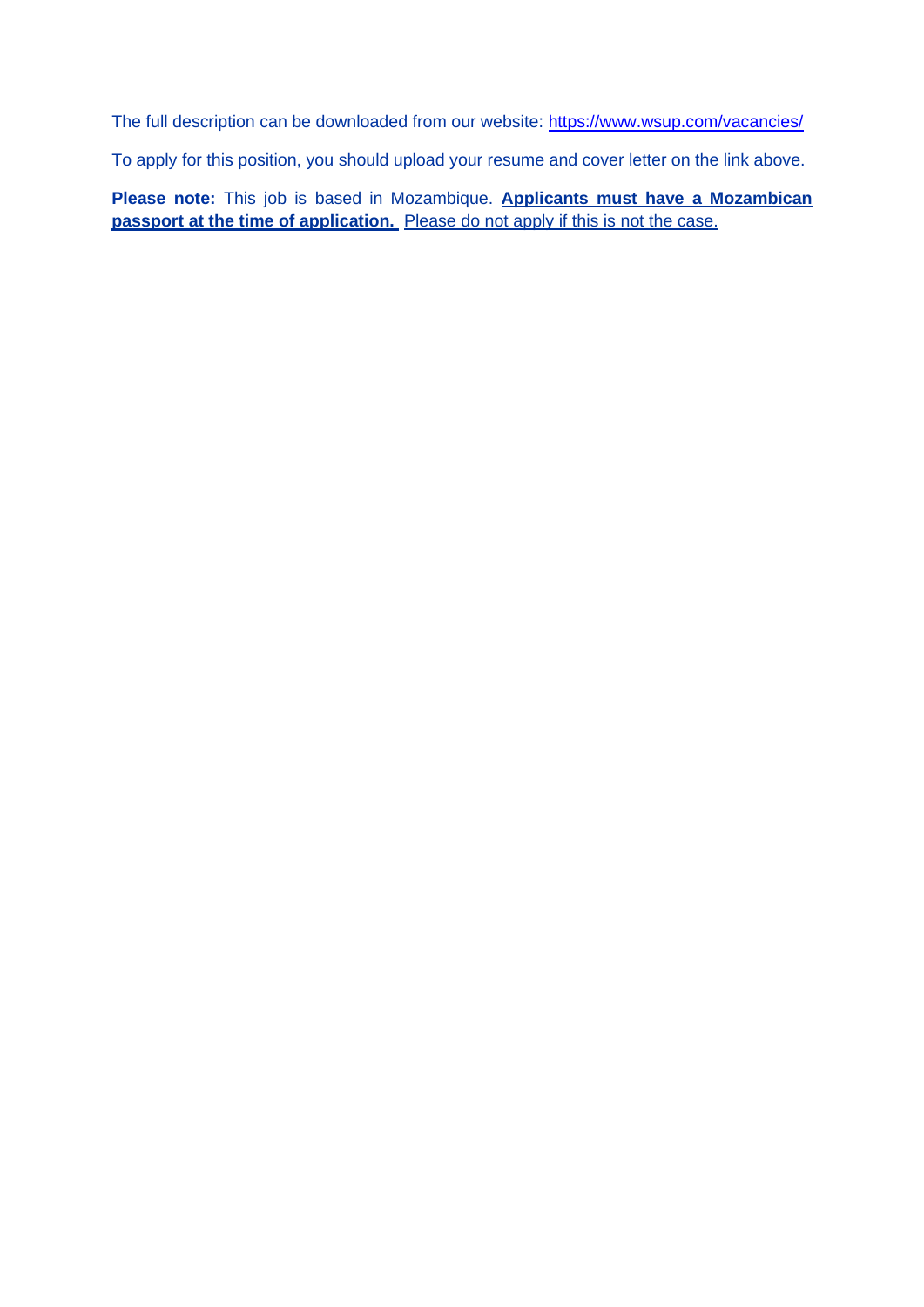#### **Job Description**

#### **Overall purpose**

The Finance Manager, with the Senior Finance Officer, will work directly with the Mozambique team under the supervision of the Country Manager (CPM) and working closely with the Project Leads as well as the Finance functions in the Secretariat in London. S/he will be responsible for overall financial management and compliance for the Mozambique Country team.

#### **Main responsibilities & tasks:**

The Finance Manager will report directly to the CPM, with a responsibility to inform and consult with the UK-based Secretariat, including relevant staff members as follows:

Finance - Financial Controller Project budgets and funder reports - Senior Management Accountant Financial Forecasting and project management – Taskforce Team Non-financial compliance – Head of People & Support

The key tasks and responsibilities of the Finance Manager will include the following:

#### **1. Line management of the Finance team**

- − Day to day line management responsibility; managing workloads, task allocations and regularly providing constructive feedback in a structured manner.
- − Coordinate with the CPM and other key WSUP functions to ensure that the finance function is adequately resourced and delivered.
- − Ensure that work is appropriately delegated, and staff members are empowered to carry out tasks independently where appropriate to their skills and capacity.
- − Act as a role model of the WSUP values
- − Promote and instil operational excellence in team
- − Support the personal and professional development of the team through objective setting, regular one-to-ones, regular feedback and reflection, and managing performance
- − Ensure line managed staff are aware of their duty of care responsibilities relating to children, young people and vulnerable adults; support partners and line managed staff to safeguard children, young people and vulnerable adults to protect them from abuse and themselves from false allegations

#### **2. Balance sheet & control accounts reconciliations**

- − Check and ensure the monthly reconciliation of bank accounts and supplier accounts are completed accurately and submitted according to the monthly timetable deadlines.
- − Check and ensure the monthly reconciliation of all other balance sheet accounts such as debtors, creditors, etc, are completed accurately and submitted according to the monthly timetable deadlines., assisting the Senior Finance Officer to resolve any issues.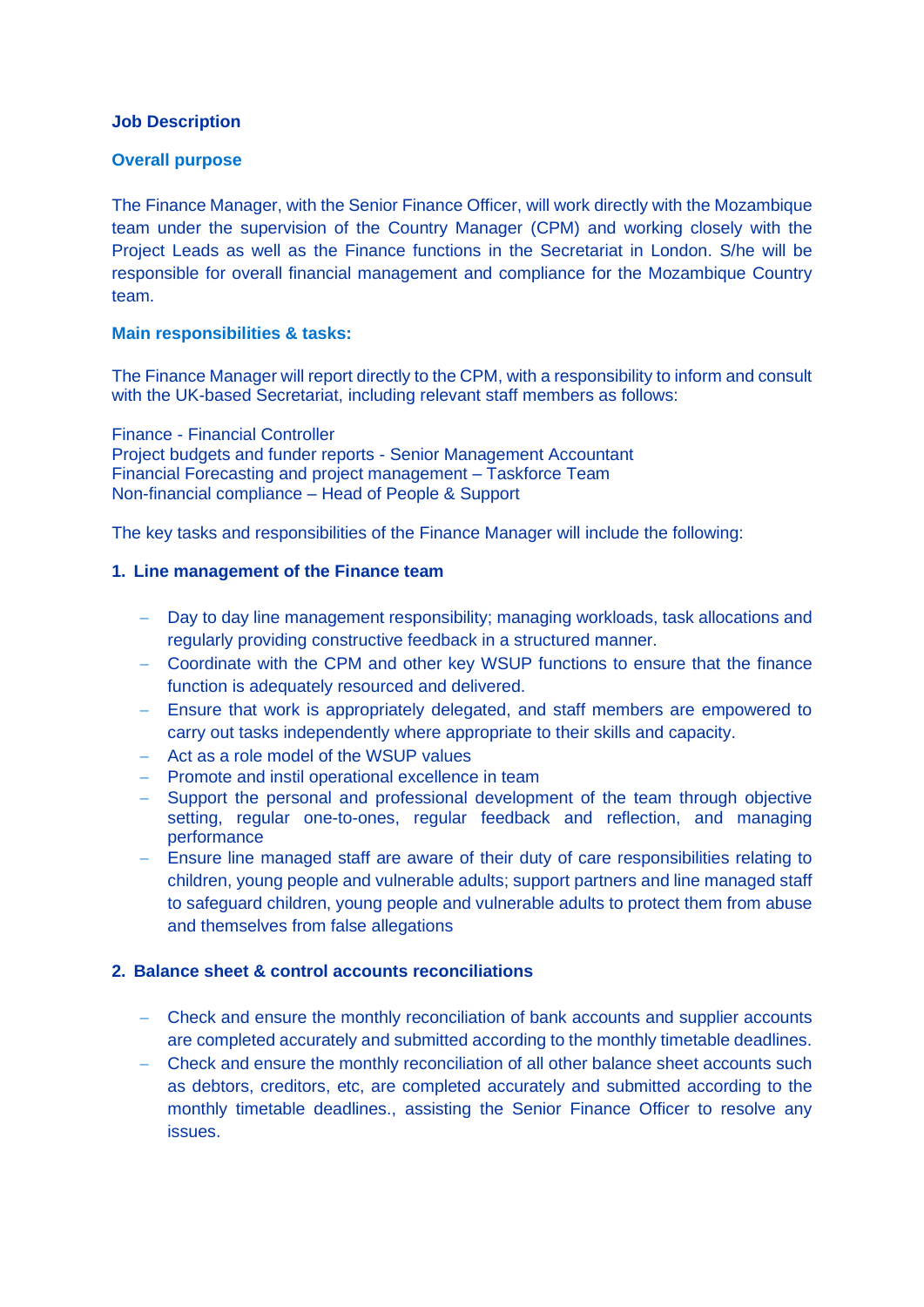− Reconcile withholding tax account and ensuring that payments are made promptly to relevant tax authorities. Ensure relevant tax documentation is in place to support payments

## **3. Managing Petty Cash, Cash Advances, Staff Expense claims and Credit Card processes**

- − Review the Petty cash; Cash advances, Staff expense claims and Credit Card schedules prepared by the Senior Finance Officer.
- − Ensure reconciliations of Petty cash; Cash advance, Staff expense claims and Credit Card balances are completed accurately and on time according to the monthly timetable. Ensure that all documents are saved in the correct folders.
- − Check and countersign petty cash, staff expense claims and cash advance requests. Ensure that they are processed promptly and in accordance with WSUP procedures

### **4. Project Reporting and Financial Management**

- − Assist the Country Manager and the WSUP Secretariat Funding Team with the preparation of funding applications to both local and international agencies, including coordinating preparation of project budgets, in support of programme applications, and check those budgets for accuracy and logic.
- − Assist the Country Manager in reviewing the financial sections of contract agreements, prepared by the Senior Finance Officer, for contractors, consultants and other services.
- − Produce draft financial reports for funders and CPM or Secretariat as required
- − Maintain oversight of current and ongoing budget requirements for the Mozambique office including staff salary and office costs, assess fund sourcing from multiple funders and make projections of staff costs and office costs based on funding availability, allocating to funders
- − Monitor staff timesheets in accordance with the budgets agreed and funding available, updating timesheet allocations when funds are closed
- − Ensure that all expenditure is necessary and appropriate for the delivery of the programme objectives and is in accordance with the funders' accounting requirements.
- − Review monthly funder and cost centre reports and update funding projections in consultation with the relevant staff
- − Ensure coherence of management of any local funds, including revolving funds, and any local reporting requirements
- − Oversee financial processing completed by line managed staff, including ensuring that
	- o contracts and invoices on the WSUP financial system are processed and monitored correctly
	- o petty cash function is properly managed
	- o expense and credit card justifications are submitted
	- o month end deadlines are met
- − Manage clear communications with the Financial Controller in the Secretariat around month-end deadlines and reporting
- − Oversee payroll:
	- $\circ$  Ensure payroll is correctly processed and tax reports submitted as required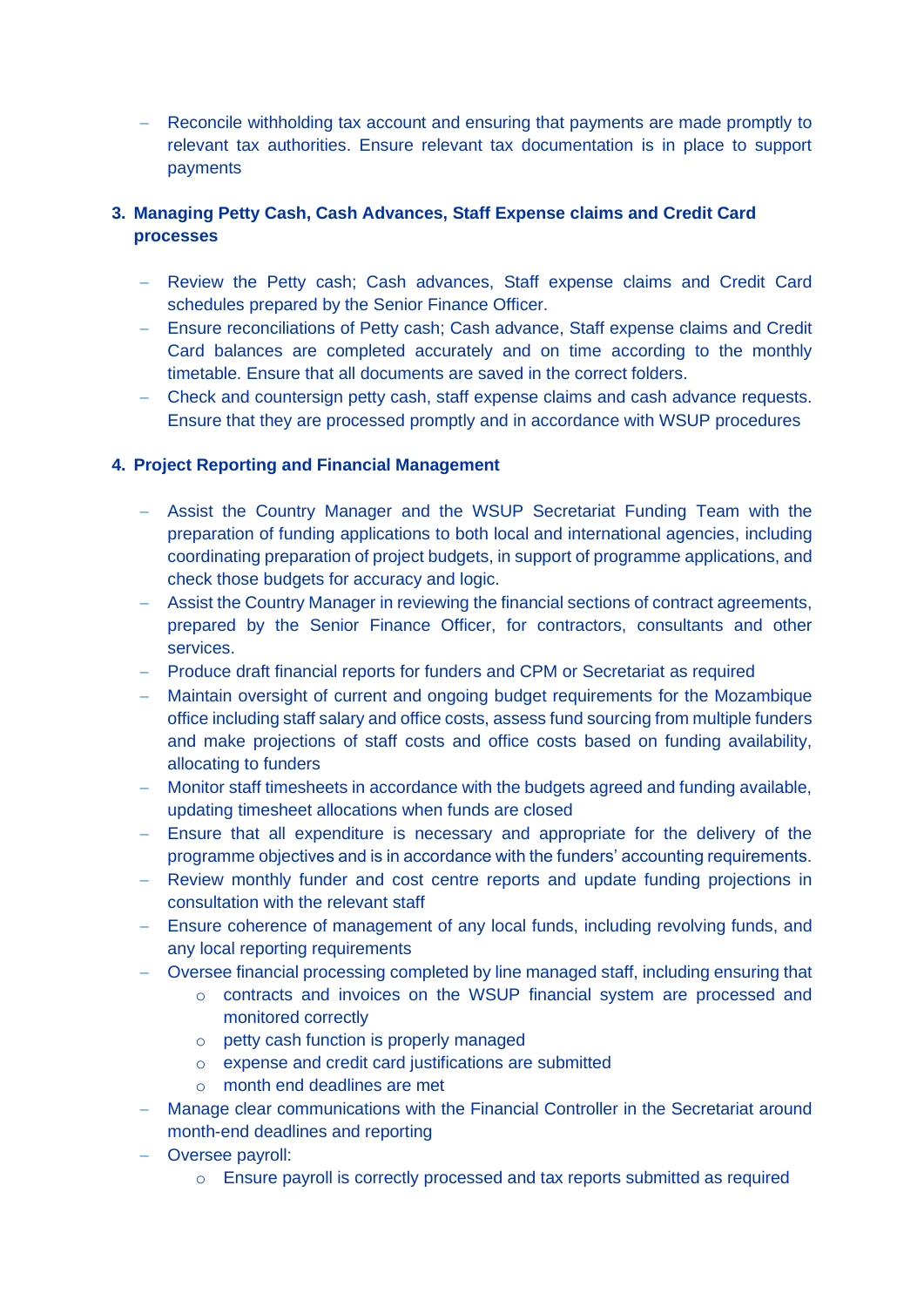- o Ensure staff timesheets are monitored against the budgets agreed and funding available.
- − Train Mozambique team in financial procedures and the responsibilities of each team member
- − Support audit processes in WSUP Secretariat

## **5. Compliance and Financial Control**

- − Ensure that WSUP's registration as an organisation with government departments is compliant and up to date
- − Ensure that WSUP Mozambique complies with any tax or other national financial, and insurance requirements
- − Ensure that the WSUP Mozambique accounting is in accordance with national legal regulations, prepare all financial reports and statements required by law and national organisations, prepare all national tax requirements and similar such tax returns in a timely manner
- − Apply the WSUP financial control systems to all financial activity taken by the Mozambique team
- − Ensure that all procurement is in compliance with WSUP procedures, providing guidance to colleagues on the procedures
- − Ensure that WSUP policies, procedures and practices are in line with the national legal framework in Mozambique
- − Strict adherence to WSUP's ethics policy and pro-actively encourage transparency and openness in all activities.
- − Assist the Country Manager in monitoring and mitigating risks to our operating environment and also in updating and managing the Country Finance Risk Register
- − Lead local audit process:
	- $\circ$  Supporting any financial audits as agreed with the WSUP Secretariat Finance team and CPM
	- o Ensure that all financial records are easily available when required for audit.

#### **6. Other duties.**

- − Undertake any other duties as commensurate with the role and agreed with the CPM.
- − Maintaining a good relationship with the bank ensuring all relevant documentation is received by WSUP and all the personnel changes are reflected in bank mandates

#### **Person specification**

Evidence that applicants meet the essential criteria will be assessed by the following methods: Application (A) Interview (I), Test (T), as indicated below.